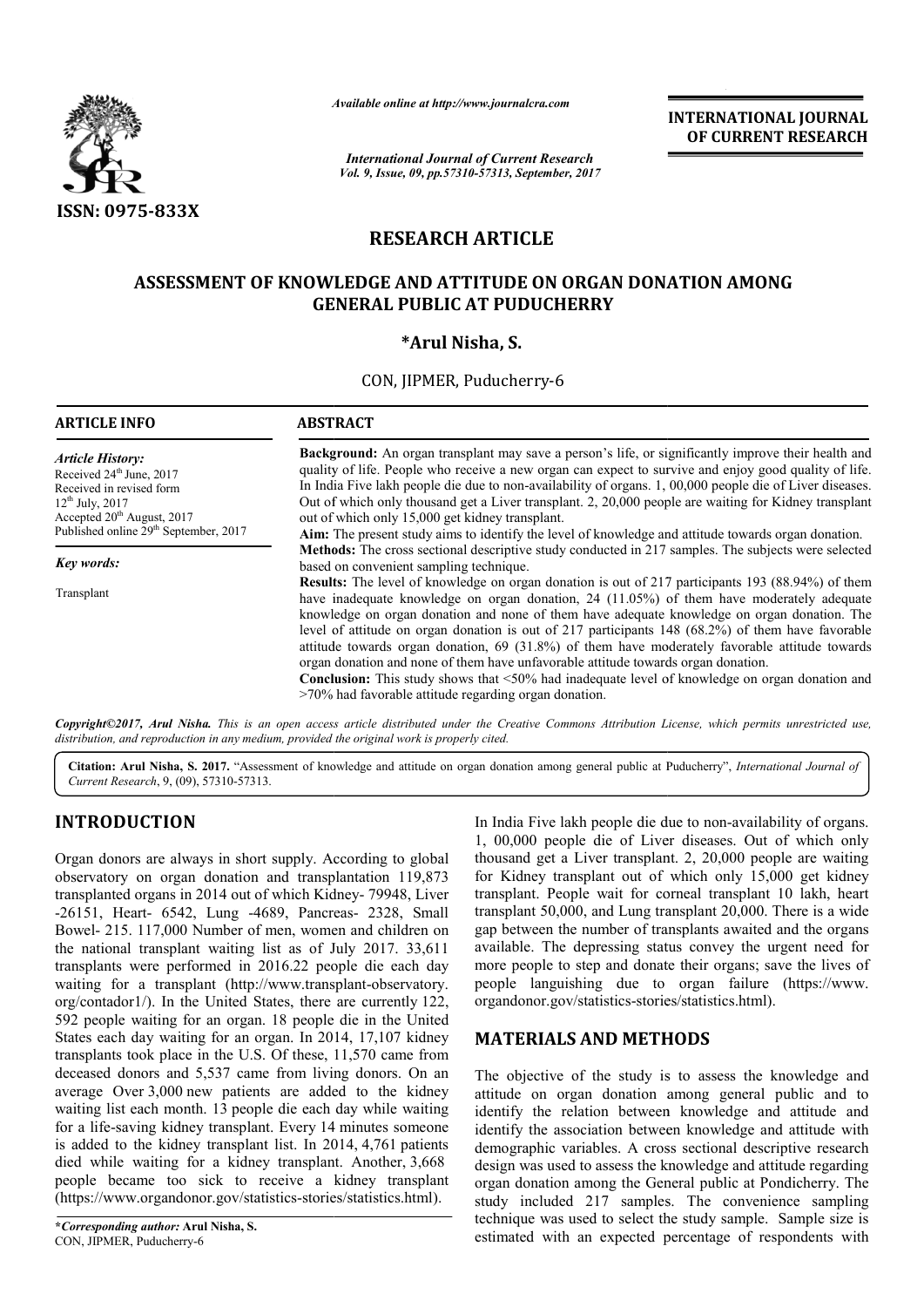favorable attitude (Kavitha, 2014) and knowledge on organ donation with 5% level of significance and 15% relative precision. The instrument consists of three parts. Demographic variable consist of age, sex, religion, educational status. Occupation, family income and source of health information. Assessment of knowledge is done using multiple choice questionnaires prepared by investigators. It consists a total of 20 questions related to general information on organ donation. A total score of 20 is prepared by the investigators. Assessment of attitude by using five point LIKERT SCALE. It consists of 20 statements which include 10 positive statements and 10 negative statements regarding organ donation. The score interpretation of knowledge by 20 multiple choice questions. Each correct answers carries one mark and each wrong answer carries zero mark. Total score on knowledge is 20. If they score < 50% considered as inadequate knowledge, 51%-75% moderately adequate knowledge and above 75% considered as adequate knowledge. The score interpretation for attitude done by using five point LIKERT SCALE. The score

of positive and negative statements are as follows. Positive statement:-Strongly agree (SA) - 5, Agree (A) - 4, Uncertain (UC) - 3, Disagree (D)- 2, Strongly disagree  $(SD) - 1$ , Negative statement:- Strongly disagree (SD) -5, Disagree (D) – 4, Uncertain (UC) - 3, Agree (A) - 2, Strongly Agree-1. Ethical Committee permission was obtained from the Institutional Review Board. A written informed consent was taken from all participants.

### **RESULTS**

Out of 217 participants 193 (88.94%) of them were having inadequate knowledge on organ donation, 24 (11.05%) of them have moderately adequate knowledge on organ donation and none of them have adequate knowledge on organ donation (Table:1). It reveals that among the participants, the mean value for knowledge on organ donation is 7.30 with the standard deviation of 2.723. Among the participants 148 (68.2%) of them have favorable attitude and 69 (31.8%) of

**Table 1. Level of knowledge on general information about organ donation**

|                            | Participants |               |  |
|----------------------------|--------------|---------------|--|
| Overall level of knowledge | NΩ           | $\frac{0}{0}$ |  |
| Inadequate $\leq 50\%$     | 193          | 88.94         |  |
| Moderately Adequate 51-75% | 24           | 11 05         |  |
| Adequate $>76\%$           |              |               |  |

**Table 2. Frequency and distribution of level of attitude regarding organ donation**

| Overall level of attitude | Participants |               |
|---------------------------|--------------|---------------|
|                           |              | $\frac{0}{0}$ |
| Unfavorable $\leq 50\%$   |              |               |
| Favorable 51-75%          | 148          | 58 2          |
| Most favorable $>76\%$    | 69           |               |

#### **Table 3. Correlation of knowledge with attitude on organ donation**

| Variables | Mean | Standard deviation | Relation    |
|-----------|------|--------------------|-------------|
| Knowledge | 1.12 | 0.325              | $r = 0.249$ |
| Attitude  | 2.32 | 0 467              |             |

**Table 4. Assosciation of knowledge on organ donation among general public with demographic variables**

| Demographic variables |                       | Inadequate     | Moderately adequate | Chi square  |
|-----------------------|-----------------------|----------------|---------------------|-------------|
|                       | 19-30                 | 104            | 16                  | $= 5.081$   |
| Age                   | $31-40$               | 56             | 5                   | $df=4$      |
|                       | $41 - 50$             | 13             | 4                   | $p=0.279$   |
|                       | 51-60                 | 13             | $\boldsymbol{0}$    |             |
|                       | $\geq 61$             | 5              | 1                   |             |
| <b>Sex</b>            | Male                  | 120            | 16                  | $= 0.016$   |
|                       | Female                | 71             | 10                  | $df = 1$    |
|                       |                       |                |                     | $p = 0.899$ |
| Religion              | Hindu                 | 170            | 23                  | $= 1.644$   |
|                       | Christian             | 13             | 1                   | $df = 3$    |
|                       | Muslim                | 6              | 1                   | $p = 0.650$ |
|                       | Others                | $\overline{c}$ |                     |             |
|                       | Illiterate            | 11             |                     | $=10.394$   |
| Education             | Primary               | 13             | $\mathbf{0}$        | $df = 4$    |
|                       | Middle                | 51             | $\overline{c}$      | $p = 0.034$ |
|                       | High&Higher Secondary | 48             | 10                  |             |
|                       | Graduate              | 68             | 13                  |             |
|                       | Unemployed            | 33             | 1                   | $= 25.934$  |
| Occupation            | House wife            | 35             | 3                   | $df = 4$    |
|                       | Labourer              | 76             | 3                   | $p = 0.00$  |
|                       | Professionals         | 25             | 10                  |             |
|                       | others                | 22             | 9                   |             |
| Monthly income        | $\leq 1000$           | 39             | $\boldsymbol{0}$    | $= 11.171$  |
|                       | 1001-2000             | 57             | 5                   | $df = 3$    |
|                       | 2001-5000             | 45             | $\,8\,$             | $p = 0.011$ |
|                       | $\geq$ 5001           | 50             | 13                  |             |
| Source of information | Television            | 94             | 9                   | $= 4.144$   |
|                       | Radio                 | 8              | 1                   | $df = 4$    |
|                       | News Paper            | 46             | 11                  | $p = 3.87$  |
|                       | Others                | 43             | 5                   |             |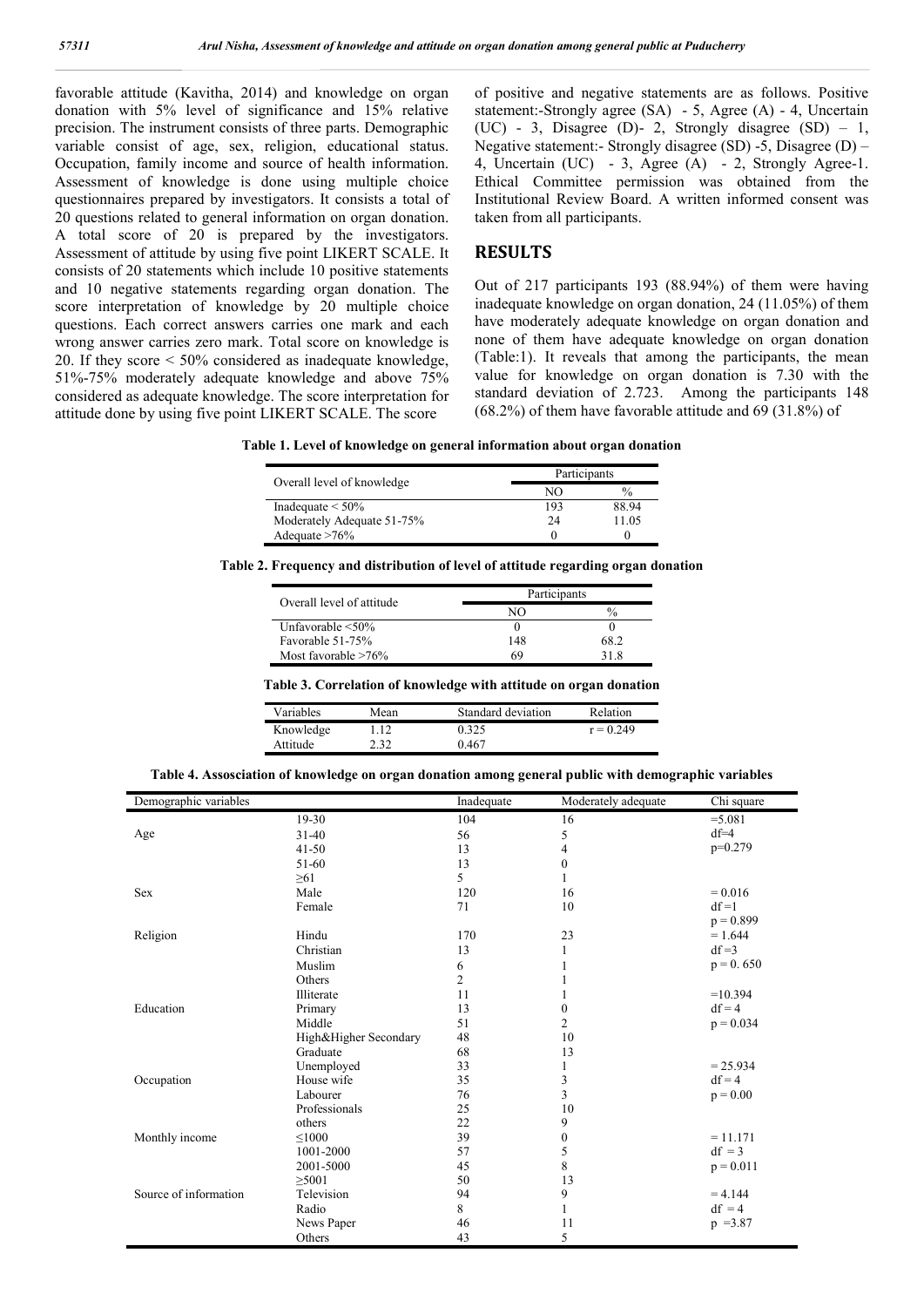| Demographic variables |                       | Inadequate     | Moderately adequate | Chi square  |
|-----------------------|-----------------------|----------------|---------------------|-------------|
| Age                   | $19-30$               | 81             | 39                  | $= 1.170$   |
|                       | $31 - 40$             | 43             | 18                  | $df = 4$    |
|                       | $41 - 50$             | 11             | 6                   | $p = 0.883$ |
|                       | 51-60                 | $\,$ 8 $\,$    | 5                   |             |
|                       | $\geq 61$             | 5              | 1                   |             |
| Sex                   | Male                  | 100            | 36                  | $= 4.767$   |
|                       | Female                | 48             | 33                  | $df = 1$    |
|                       |                       |                |                     | $p = 0.029$ |
| Religion              | Hindu                 | 130            | 63                  | $= 3.429$   |
|                       | Christian             | 9              | 5                   | $df = 3$    |
|                       | Muslim                | $\tau$         | $\boldsymbol{0}$    | $p = 0.330$ |
|                       | Others                | $\overline{c}$ |                     |             |
|                       | Illiterate            | 8              | 4                   | $= 4.24$    |
| Education             | Primary               | 12             |                     | $df = 4$    |
|                       | Middle                | 33             | 20                  | $p = 0.352$ |
|                       | High&Higher Secondary | 54             | 24                  |             |
|                       | Graduate              | 41             | 20                  |             |
| Occupation            | Unemployed            | 23             | 11                  | $=1.611$    |
|                       | House wife            | 23             | 15                  | $df = 4$    |
|                       | Laborer               | 57             | 22                  | $p = 0.807$ |
|                       | Professionals         | 24             | 11                  |             |
|                       | others                | 21             | 10                  |             |
| Monthly income        | $\leq 1000$           | 30             | 9                   | $=1.827$    |
|                       | 1001-2000             | 40             | 22                  | $df = 3$    |
|                       | 2001-5000             | 36             | 17                  | $p = 0.609$ |
|                       | $\geq$ 5001           | 42             | 21                  |             |
| Source of Information | Television            | 69             | 34                  | S           |
|                       | Radio                 | 6              | 3                   | $df = 4$    |
|                       | News Paper            | 40             | 17                  | $p = 0.958$ |
|                       | Others                | 33             | 15                  |             |

**Table 5. Association of attitude on organ donation among general public with demographic variables**

them have most favorable attitude (Table:2). It reveals that among 217 participants the mean value of attitude regarding organ donation is 72.47 with the standard deviation of 9.36. It reveals that among the study subjects, the overall mean score of knowledge was 1.12 with standard deviation 0.325 and overall mean score of attitude was 2.32 with standard deviation 0.467 (Table:3). The above Table:3 reveals a moderate positive correlation between knowledge and attitude with r value of 0.249 at  $p < 0.01$  level. The analysis reveals that there is a statistical significance between sex and knowledge of the participants with the demographic variables.

### **DISCUSSION**

This study was intended to identify the knowledge and attitude on Organ donation among general public at Puducherry. The level of knowledge on organ donation was assessed among 217 general public, 21(12.0%) subjects had moderately adequate knowledge and 193 (88.0%) had inadequate knowledge on organ donation. The findings of the present study was supported by Hamed H (Hamed *et al*., 2016; Khan *et al*., 2011; Saleem *et al*., 2008). The mean value for the knowledge on the organ donation of the subject was 7.30 with the standard deviation of 2.723. The level of attitude on organ donation was assessed and it revealed that among 217 subjects, 69 (31.8%) had favorable attitude, 148 (68.2%) had most favorable attitude. The finding of the present study was supported by Hamed H (Hamed *et al*., 2016; Chakradhar *et al*., 2016; Vijayalekshmi *et al*., 2016; Babaie *et al*., 2015; Manojan *et al*., 2014). The mean value of attitude was 72.47 with standard deviation of 9.36. It is identified that there is a significant relationship between knowledge and attitude on organ donation with r value of 0.249.The findings of the present study was supported by Khan *et al*. (2011). The association between the level of knowledge and attitude regarding organ donation among subjects in regards to age, sex, religion, education, occupation, monthly income, source of information. It is been

identified that there is an association between knowledge and attitude with sex having p value of 0.029. It is also found that there is an association between knowledge on organ donation with education and occupation with p value of 0.034 and 0.00 respectively. The findings of the present study were supported by Saleem (Manojan *et al*., 2014).

#### **Conclusion**

The present study assessed the knowledge and attitude of organ donation among the general public. It shows that there is statistically significant association in the attitude regarding organ donation among the general public in relation to their educational level at the 'P'< 0.01. The present study shows that the general public has inadequate knowledge regarding organ donation. Health education is an important aspect of Nursing Practice with effective health education the nurse can change the attitude regarding the organ donation. It will help the public to volunteer for organ Donation to save the life of the people.

### **Acknowledgement**

Dr. S. Revathi, Former Principal College of Nursing, JIPMER for necessary guidance throughout the study. IV Year B.Sc Nursing students, Ms. Abirami@ pavithra.S Ms.Anusuya.U., Mr. Balachandar.R., Ms.Christina raj.A., Ms.Dhivya.M., Ms. Kavinilavu, Ms. Krishna veni, Ms. Nandhini.N., Ms. Prithy. R., Ms. Sherin glada. W., Ms. Suganthi.S. and Ms.Vigna. K. Mr. K. T. Harichandra Kumar - for statistical analysis.

### **REFERENCES**

Babaie M, Hosseini M, Hamissi J, Hamissi Z. 2015. Knowledge, Attitude and practice of Nurses regarding Organ Donation. *Global J Health Sci*., 7:6